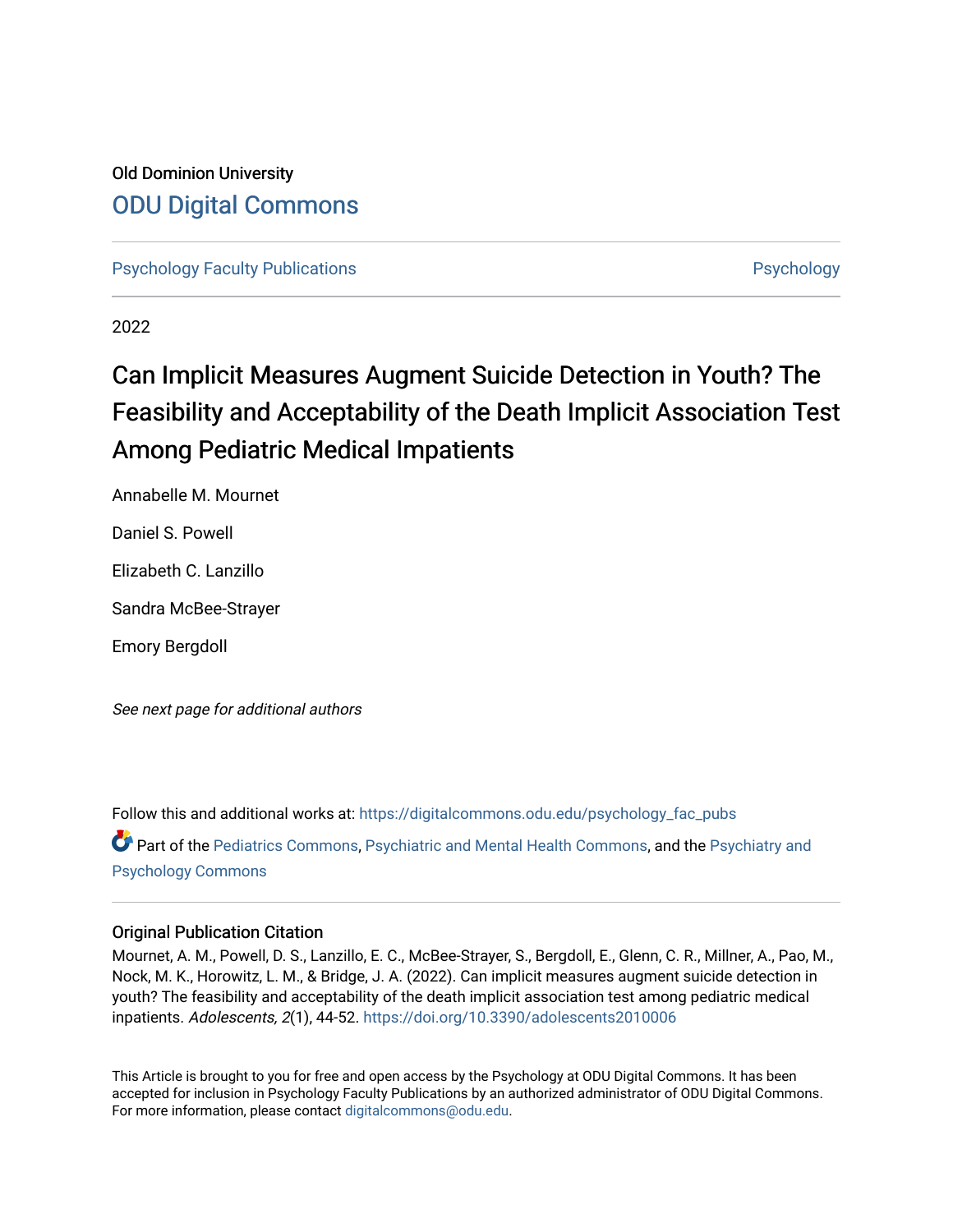## Authors

Annabelle M. Mournet, Daniel S. Powell, Elizabeth C. Lanzillo, Sandra McBee-Strayer, Emory Bergdoll, Catherine R. Glenn, Alexander Millner, Maryland Pao, Matthew K. Nock, Lisa M. Horowitz, and Jeffrey A. Bridge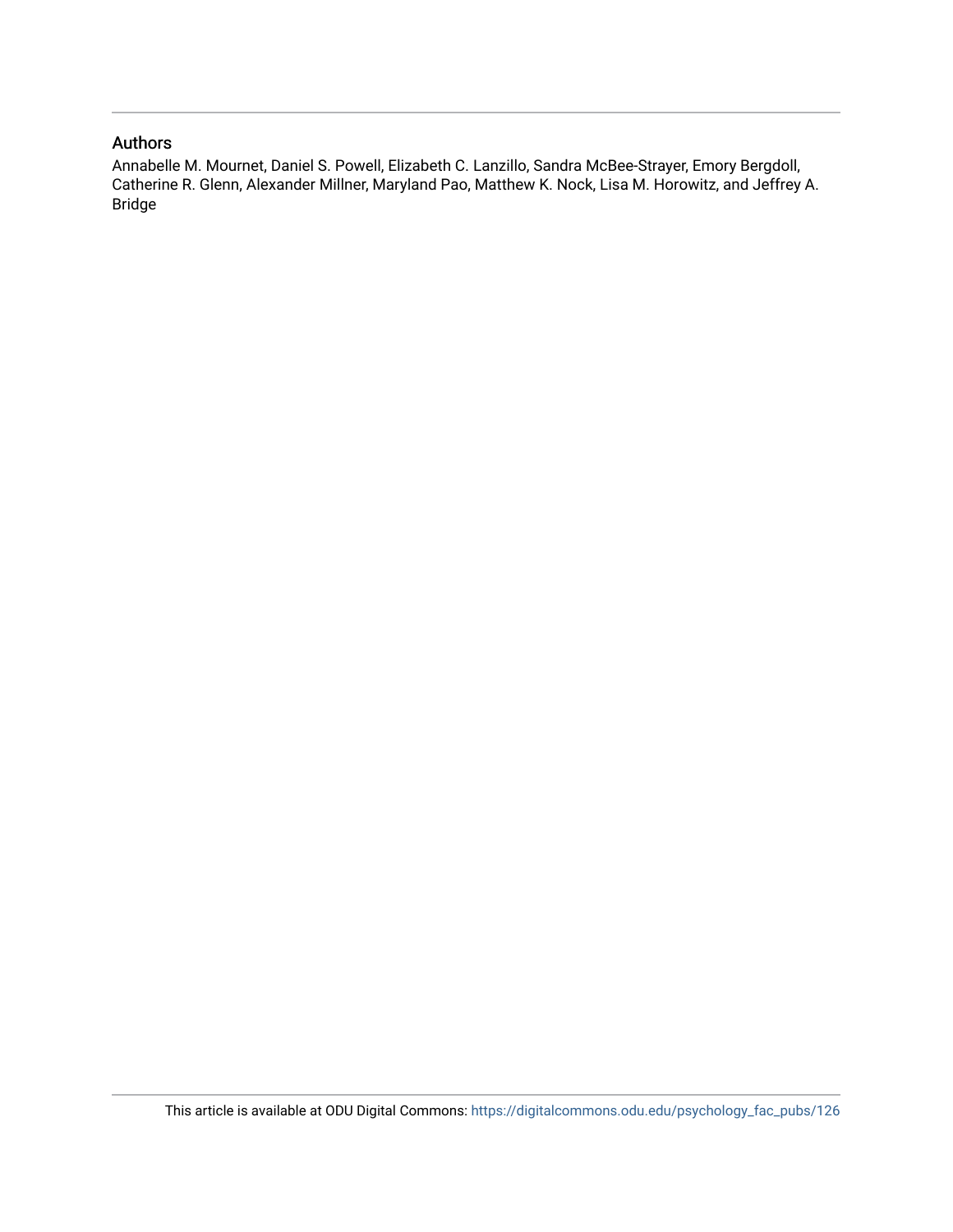



# *Article* **Can Implicit Measures Augment Suicide Detection in Youth? The Feasibility and Acceptability of the Death Implicit Association Test among Pediatric Medical Inpatients**

Annabelle M. Mournet <sup>1</sup>, Daniel S. Powell <sup>1</sup>, Elizabeth C. Lanzillo <sup>1</sup>, Sandra McBee-Strayer <sup>2</sup>, Emory Bergdoll <sup>2</sup>, **Catherine R. Glenn <sup>3</sup> , Alexander Millner <sup>4</sup> , Maryland Pao <sup>1</sup> , Matthew K. Nock <sup>4</sup> , Lisa M. Horowitz 1,[\\*](https://orcid.org/0000-0002-4827-1390) and Jeffrey A. Bridge 2,5**

- <sup>1</sup> Office of the Clinical Director, National Institute of Mental Health, Bethesda, MD 20892, USA; amm883@psych.rutgers.edu (A.M.M.); danpowell2@gmail.com (D.S.P.); lanzillo@cua.edu (E.C.L.); paom@mail.nih.gov (M.P.)
- <sup>2</sup> The Abigail Wexner Research Institute at Nationwide Children's Hospital, Columbus, OH 43215, USA; sandra.mcbee-strayer@nationwidechildrens.org (S.M.-S.); ebergdoll16@gmail.com (E.B.); jeff.bridge@nationwidechildrens.org (J.A.B.)
- <sup>3</sup> Department of Psychology, Old Dominion University, Norfolk, VA 23529, USA; cglenn@odu.edu<br><sup>4</sup> Department of Psychology, Harvard University, Cambridge, MA 02138, USA;
- Department of Psychology, Harvard University, Cambridge, MA 02138, USA; amillner@fas.harvard.edu (A.M.); nock@wjh.harvard.edu (M.K.N.)
- <sup>5</sup> College of Medicine, The Ohio State University, Columbus, OH 43210, USA
- **\*** Correspondence: horowitzl@mail.nih.gov

**Abstract:** Background: Medically ill youth are at increased suicide risk, necessitating early detection. This study aimed to assess the feasibility of administering the Death Implicit Association Test (Death IAT) to pediatric medical inpatients. Methods: Participants completed measures including the Ask Suicide-Screening Questions (ASQ) and the Death IAT. Results: Over 90% of participants found the Death IAT to be acceptable and more than 75% of participants were comfortable completing the task. There was a small, but statistically significant, improvement from pre-survey to post-survey reports of mood (*t*(174) = 3.02, *p* = 0.003, *d* = 0.15). Participants who endorsed a past suicide attempt on the ASQ had significantly higher "suicide" trial D-scores than those without a past suicide attempt (Wilcoxon  $W = 1312$ ;  $p = 0.048$ ;  $d = 0.61$ ). Conclusions: Implementing an IAT measure among pediatric medical inpatients was feasible and acceptable. In exploratory analyses, "suicide" trial IAT D-scores were associated with past suicide attempts, suggesting future studies should examine whether implicit measures may be useful in hospital settings to augment detection of youth suicide risk.

**Keywords:** suicide risk; mental health screening; Death Implicit Association Test; youth; pediatric medical inpatient

### **1. Introduction**

Suicide is a growing public health crisis and the second leading cause of death among youth [\[1\]](#page-9-0). Screening for suicide risk among pediatric medical inpatients allows youth at risk for suicide to be identified early and connected to mental health resources. While many adolescents will report suicidal ideation when asked directly through self-report screening, some may be reluctant to discuss thoughts or plans [\[2\]](#page-9-1). Studies of suicide decedents have shown that approximately 80–90% of youth saw a healthcare provider in the year prior to their death by suicide [\[3\]](#page-9-2).

Risk factors for youth suicidal thoughts and behaviors include history of suicidal thoughts and behaviors [\[4\]](#page-9-3), depressive symptoms, and diagnosis of mental health disorders [\[5\]](#page-9-4), as well as medical illnesses [\[6\]](#page-9-5). Despite the increased suicide risk for medically hospitalized patients with physical illnesses [\[6\]](#page-9-5), few screening tools exist for patients outside of psychiatric units and those that do exist rely on self-report. Given the transient



**Citation:** Mournet, A.M.; Powell, D.S.; Lanzillo, E.C.; McBee-Strayer, S.; Bergdoll, E.; Glenn, C.R.; Millner, A.; Pao, M.; Nock, M.K.; Horowitz, L.M.; et al. Can Implicit Measures Augment Suicide Detection in Youth? The Feasibility and Acceptability of the Death Implicit Association Test among Pediatric Medical Inpatients. *Adolescents* **2022**, *2*, 44–52. [https://](https://doi.org/10.3390/adolescents2010006) [doi.org/10.3390/adolescents2010006](https://doi.org/10.3390/adolescents2010006)

Academic Editor: Laura L. Hayman

Received: 3 January 2022 Accepted: 7 February 2022 Published: 9 February 2022

**Publisher's Note:** MDPI stays neutral with regard to jurisdictional claims in published maps and institutional affiliations.



**Copyright:** © 2022 by the authors. Licensee MDPI, Basel, Switzerland. This article is an open access article distributed under the terms and conditions of the Creative Commons Attribution (CC BY) license [\(https://](https://creativecommons.org/licenses/by/4.0/) [creativecommons.org/licenses/by/](https://creativecommons.org/licenses/by/4.0/)  $4.0/$ ).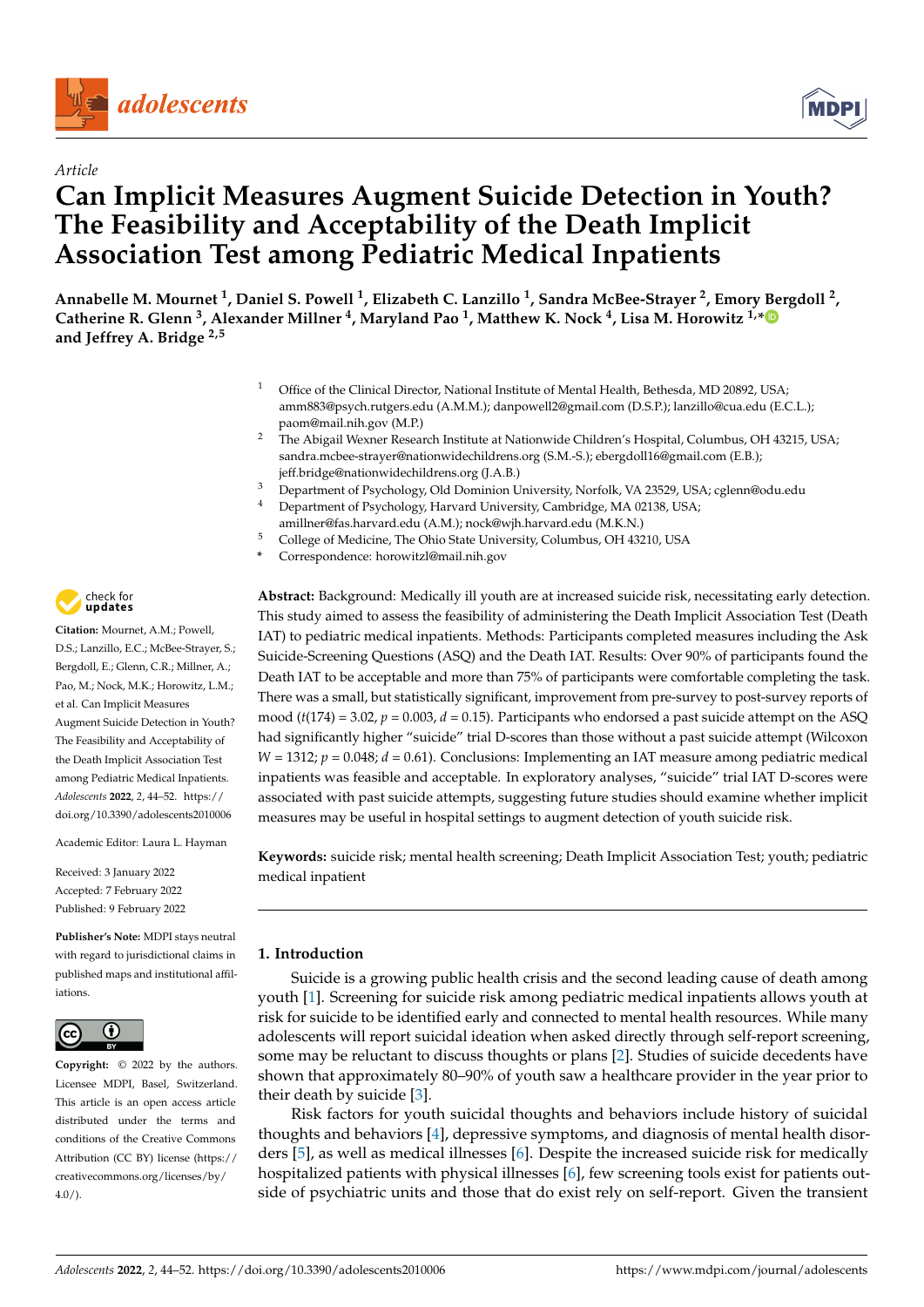nature of suicidal thoughts and behaviors (STB) [\[7\]](#page-9-6), screening could be further improved by incorporating complimentary measures that do not rely on self-report.

One test that is not reliant on self-report measurement is the Implicit Association Test (IAT), which assesses individuals' implicit attitudes and subconscious associations (unconscious) that may be sensitive or stigmatized and, therefore, might not be reliably self-reported [\[8\]](#page-9-7). Several versions of the IAT have been developed, including the Death IAT [\[9\]](#page-9-8), which measures implicit self-identification with death (including suicide).

Numerous studies have demonstrated associations between stronger self-identification with death (as measured by the Death IAT) and more frequent and severe STB among adults [\[9–](#page-9-8)[12\]](#page-9-9). Few studies, however, have looked at the utility of the Death IAT among youth and all have been limited to psychiatric samples [\[13](#page-9-10)[–16\]](#page-10-0). Dickstein and colleagues [\[13\]](#page-9-10) found that adolescent participants with non-suicidal self-injury had stronger identification with death versus life than participants with suicide attempt histories. Similarly, Miller et al. [\[16\]](#page-10-0) identified that adolescent suicide attempters in psychiatric inpatient units had stronger implicit identification with death, compared with non-suicidal controls. Studies by Glenn et al. [\[14](#page-9-11)[,15\]](#page-9-12) observed that, for adolescents admitted to psychiatric units, stronger implicit identification with death at psychiatric admission was associated with recent suicidal ideation, but not with suicidal behavior. Death IAT scores were also higher among adolescents with prior attempts who reattempted suicide over a year-long follow-up period [\[15\]](#page-9-12).

No previous studies have examined the utility and feasibility of the Death IAT among pediatric medical inpatients. Extant research has shown generally positive patient, parent, and clinician support for use of explicit mental health screening tools in pediatric medical settings [\[17\]](#page-10-1). However, there is notably less research regarding patient opinions on implicit measures. While recent research by Cha and colleagues [\[18\]](#page-10-2) has refuted concerns about the iatrogenic risk of completing suicide-related IATs, a slight decline in participant mood following completion of the IAT was detected. It is unclear whether responding to a computer task like the Death IAT could create discomfort in medically hospitalized pediatric patients, especially those with potentially life-threatening diseases who may experience anxiety related to their illness and an actual possibility of death [\[19\]](#page-10-3). To explore clinical utilization of the Death IAT, especially among a medically ill population who may experience heightened discomfort with talking about death, due to their medical illness, it is important to understand if this type of IAT causes emotional distress or is well tolerated. If the Death IAT can be administered to pediatric medical inpatients without causing distress, it has the potential to augment suicide risk screening in a way that does not rely on self-report bias and can provide valuable clinical information regarding patient suicide risk.

The aim of this study was to determine the feasibility and acceptability of utilizing the Death IAT among pediatric medical inpatients. For this study, feasibility was assessed by pediatric patient opinions regarding the acceptability of the Death IAT and whether completion of the Death IAT alters a patient's mood. An additional exploratory aim was to assess whether implicit self-identification with death/suicide is associated with the outcome (positive or negative) of a self-reported suicide risk screen and whether individuals with prior suicide attempts have increased implicit self-identification with death/suicide compared to those without a suicide attempt history.

#### **2. Materials and Methods**

#### *2.1. Participants and Procedures*

Participants were pediatric inpatients (ages 10–21 years) admitted to a medical or surgical inpatient unit at an urban children's hospital as part of a larger suicide risk screening instrument validation study [\[20\]](#page-10-4). Common reasons for admittance included general medical conditions, such as fever and stomach pain, as well as general surgery and injuries. A convenience sample of youth were recruited between January 2017 and January 2019. The age cut off of 21 years was determined based on the American Academy of Pediatrics (AAP) guidelines on the classification of adolescents [\[21\]](#page-10-5). Exclusion criteria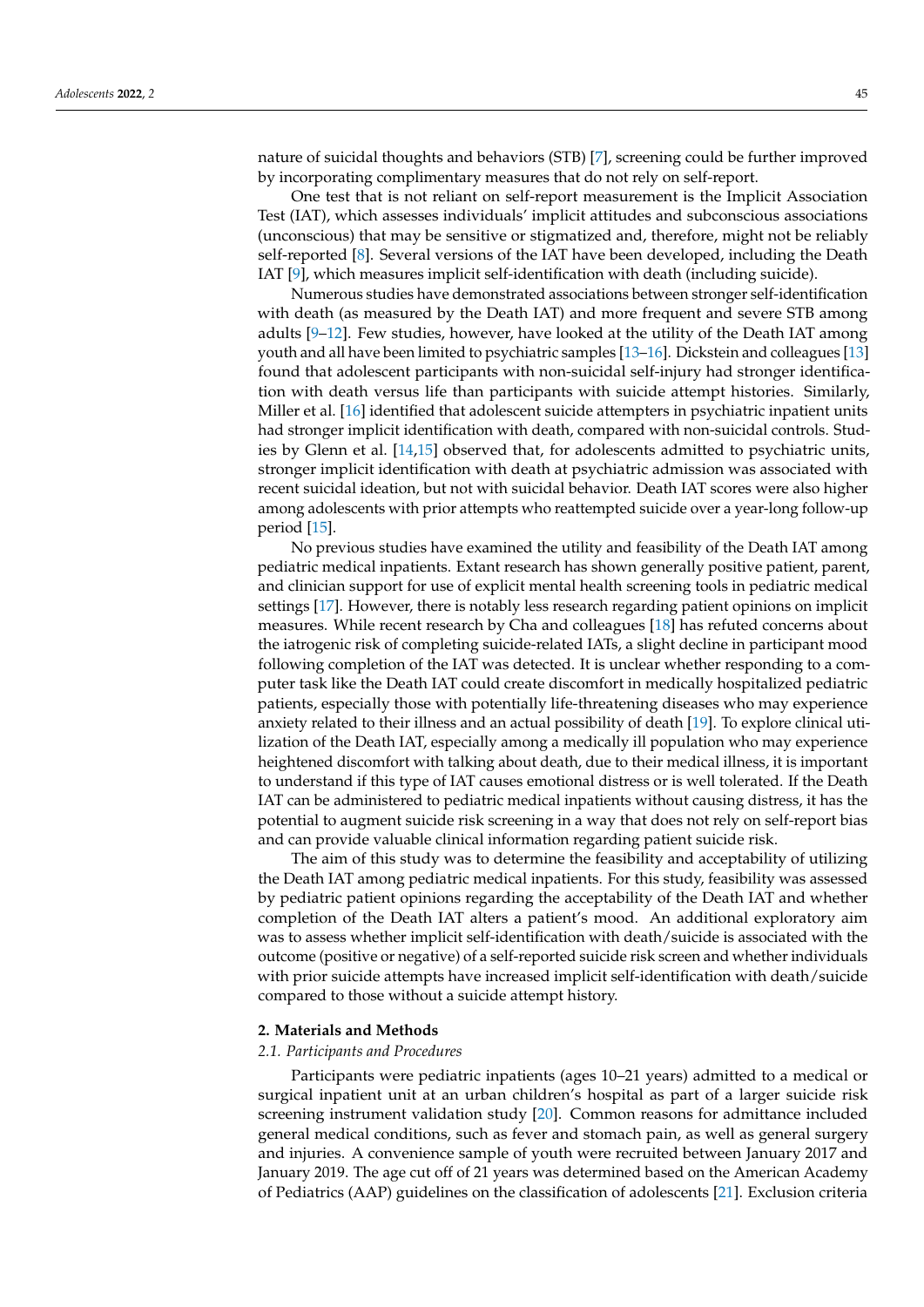included being non-English speaking, imminent discharge from the unit (within the same day), no guardian available to provide consent (if the patient was under the age of 18), and cognitive impairment (determined based on nursing report, parent report, and/or ability to answer questions). Participants were administered a battery of self-report questionnaires, which included a demographic questionnaire and the Ask Suicide-Screening Questions (ASQ) [\[22\]](#page-10-6), followed by the Death IAT and a pre/post survey for the Death IAT. The Death IAT was always administered following the ASQ in order to preserve the integrity of the larger instrument validation study's aim to validate the ASQ among pediatric medical patients. Participants who screened positive for suicide risk were given a follow-up mental health assessment and patient safety actions were taken as clinically indicated. This study was approved by the institutional review board (IRB) of the data collection site and of the site coordinating the larger validation study. For participants aged 17 years or younger, informed assent and parental permission were obtained for all youth. Informed consent was obtained directly from participants aged 18 years or older. Additional information regarding study recruitment is reported by Horowitz, Wharff, et al. [\[20\]](#page-10-4).

#### *2.2. Measures*

The ASQ consists of four yes/no items and was developed to rapidly detect suicide risk among pediatric medical patients [\[22\]](#page-10-6). Endorsement of any item or refusal to answer any question prompts a fifth question: "Are you having thoughts of killing yourself right now?" Responding "no" to the first four items of the ASQ results in a *negative* screen. A "yes" or refusal to answer any one of the first four items and a "no" response to the fifth item indicates a *non-acute positive* screen, while a "yes" to this item indicates imminent risk and is considered an *acute positive* screen. The ASQ was developed among pediatric patients in the emergency department, using the Suicidal Ideation Questionnaire [\[23\]](#page-10-7) as the gold standard. The ASQ has since been validated among pediatric patients in inpatient medical/surgical units [\[20\]](#page-10-4), outpatient specialty and primary care clinics [\[24\]](#page-10-8), as well as adult medical patients [\[25\]](#page-10-9). Among pediatric medical inpatients, the ASQ has strong psychometric properties among pediatric medical inpatients, with a sensitivity of 96.7%, and a specificity of 91.1% [\[20\]](#page-10-4).

The Death IAT [\[9\]](#page-9-8) is a 5-min computerized task to assess implicit self-identification with death and suicide. Using a standard keyboard, participants categorize semantic stimuli to the left or right based on the categories at the top of the screen ("ME" vs. "NOT ME"; and "LIFE" vs. "DEATH"). The same semantic stimuli originally reported in Nock et al. [\[9\]](#page-9-8) were utilized. The task contains two blocks, each consisting of 40 trials and additional practice trials. Block A pairs "ME" with "LIFE" ("NOT ME" and "DEATH") on the same side of the screen and Block B pairs "ME" with "DEATH". For each participant, a standardized D-score is derived using the difference in reaction time between Block A and Block B. A faster response on the "ME"/"DEATH" block (Block B) compared to the "ME"/"LIFE" block (Block A) is assumed to suggest a stronger self-identification with death, such that positive D-scores denote a stronger association between death and self, while negative D-scores are assumed to represent a stronger association between life and self. Participants with potentially invalid data, such as data with too many errors (30% overall or 40% in one block) or too many really slow (>10 s) or really fast trials (<400 ms) (10% of overall trials or 25% of trials in one block), were excluded. The Death IAT was administered using Inquisit Lab 4 [\[26\]](#page-10-10) (Figure [1\)](#page-5-0).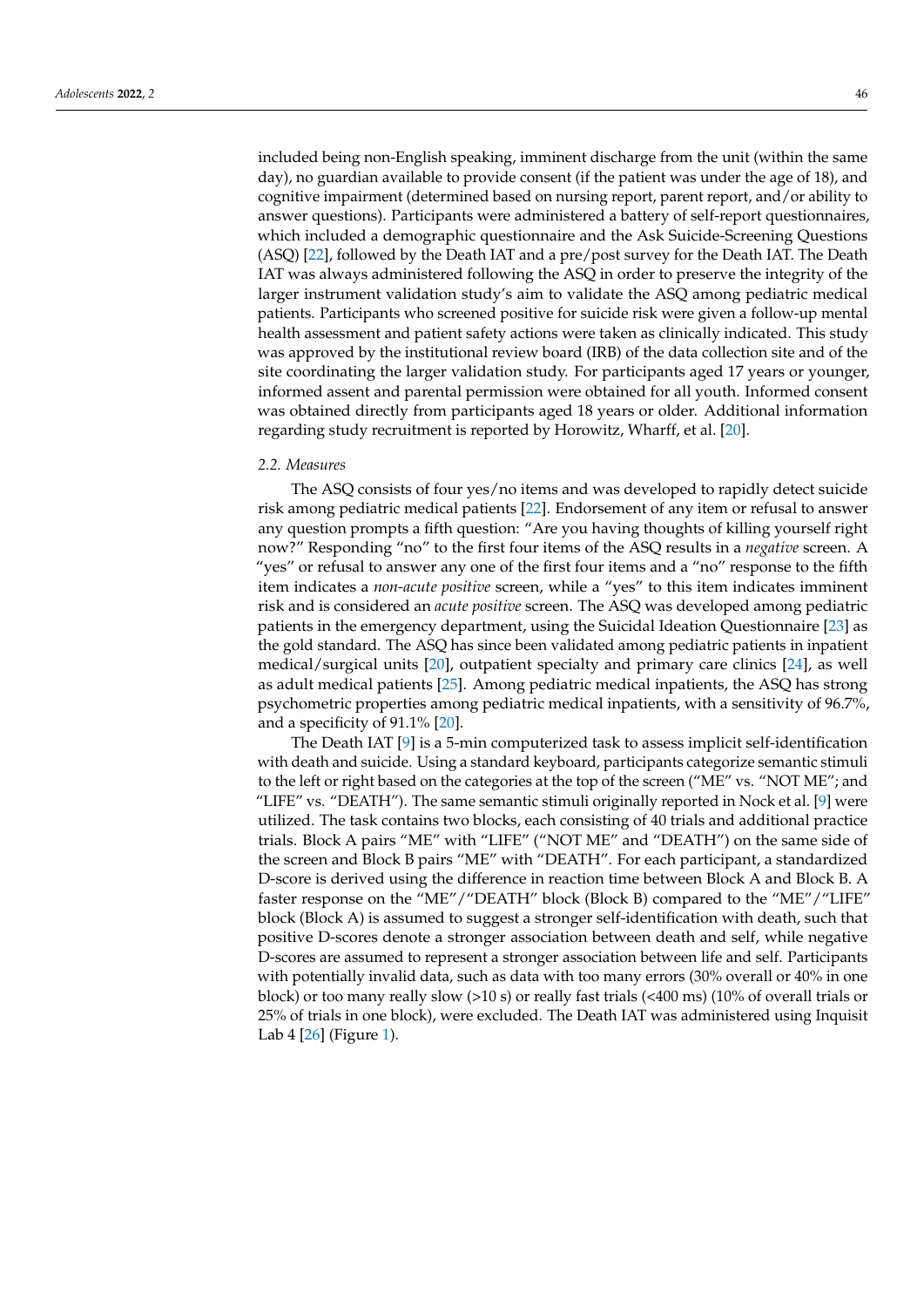<span id="page-5-0"></span>

**Figure 1.** Death IAT Sample Item. **Figure 1.** Death IAT Sample Item.

The Death IAT pre/post-survey was developed for this study to assess participant The Death IAT pre/post-survey was developed for this study to assess participant opinions of the Death IAT. Using a 5-point Likert scale, the Death IAT pre-survey consists opinions of the Death IAT. Using a 5-point Likert scale, the Death IAT pre-survey consists of three items that assess the participant's mood prior to completion of the task. Participants rate their current mood, level of sadness, and extent to which they feel worried or anxious. Mood is assessed from 1 (negative) to 5 (positive) while sadness and feeling worried or anxious are scored from 1 (not at all) to 5 (extremely). The first three items of the Death IAT post-survey are identical to the three items of the Death IAT pre-survey. The subsequent three items assess the participant's own comfort with completing the Death IAT and their opinions on the acceptability of administering the Death IAT to youth in the hospital. Face validity of this tool was determined by the study team. The items assessing mood, sadness, worry, and anxiety were developed based on the items used by Cha and colleagues [\[18\]](#page-10-2) to assess iatrogenic effects of the Death IAT. The items used to assess comfort and acceptability were created based on items used in previous research involving assessment of feasibility in studies using the ASQ [\[17](#page-10-1)[,25](#page-10-9)[,27\]](#page-10-11).

# *2.3. Data Analytic Strategy 2.3. Data Analytic Strategy*

Descriptive statistics from the feasibility questionnaire are reported. Repeated-means Descriptive statistics from the feasibility questionnaire are reported. Repeated-means t-tests were used to analyze changes in reported mood, worry/anxiety, and sadness from t-tests were used to analyze changes in reported mood, worry/anxiety, and sadness from pre-survey to post-survey. Standardized D-scores were computed for each participant. pre-survey to post-survey. Standardized D-scores were computed for each participant. Pearson correlations were computed to assess correlations between self-reported mood  $\Gamma$ and Death IAT scores. To account for non-normally distributed data, Wilcoxon rank sum and Death IAT scores. To account for non-normally distributed data, Wilcoxon rank sum tests for unpaired data were used to compare groups. We compared those who screened<br>the strike who screened to compute service describes who scribes who screened to positive on the ASQ versus those who screened negative and participants who reported a positive on the ASQ versus those who screened negative and participants who reported a and D-scores only for trials of the word "suicide." The decision to perform exploratory and D scores only for trials of the word "suicide" the decision to perform exploratory<br>analyses to look at D-scores for the word "suicide" was based on a recent study by Glenn analyses to look at D-scores for the word "suicide" was based on a recent study by Shoat<br>and colleagues [\[15\]](#page-9-12) where the "suicide" stimuli were found to have the largest effect size and colleagues [15] where the "suicide" stimuli were found to have the largest effect side<br>for the difference between groups. This may be particularly relevant for medical patients  $\frac{1}{2}$  size for the difference between groups. This may be particularly relevant for  $\frac{1}{2}$  may be particularly relevant for  $\frac{1}{2}$  medical for  $\frac{1}{2}$  medical for  $\frac{1}{2}$  medical for  $\frac{1}{2}$  medical for  $\$ who have stronger self-associations with death in a way that does not directly translate to<br>suicide risk suicide attempt versus those who did not report a prior suicide attempt on overall D-scores suicide risk.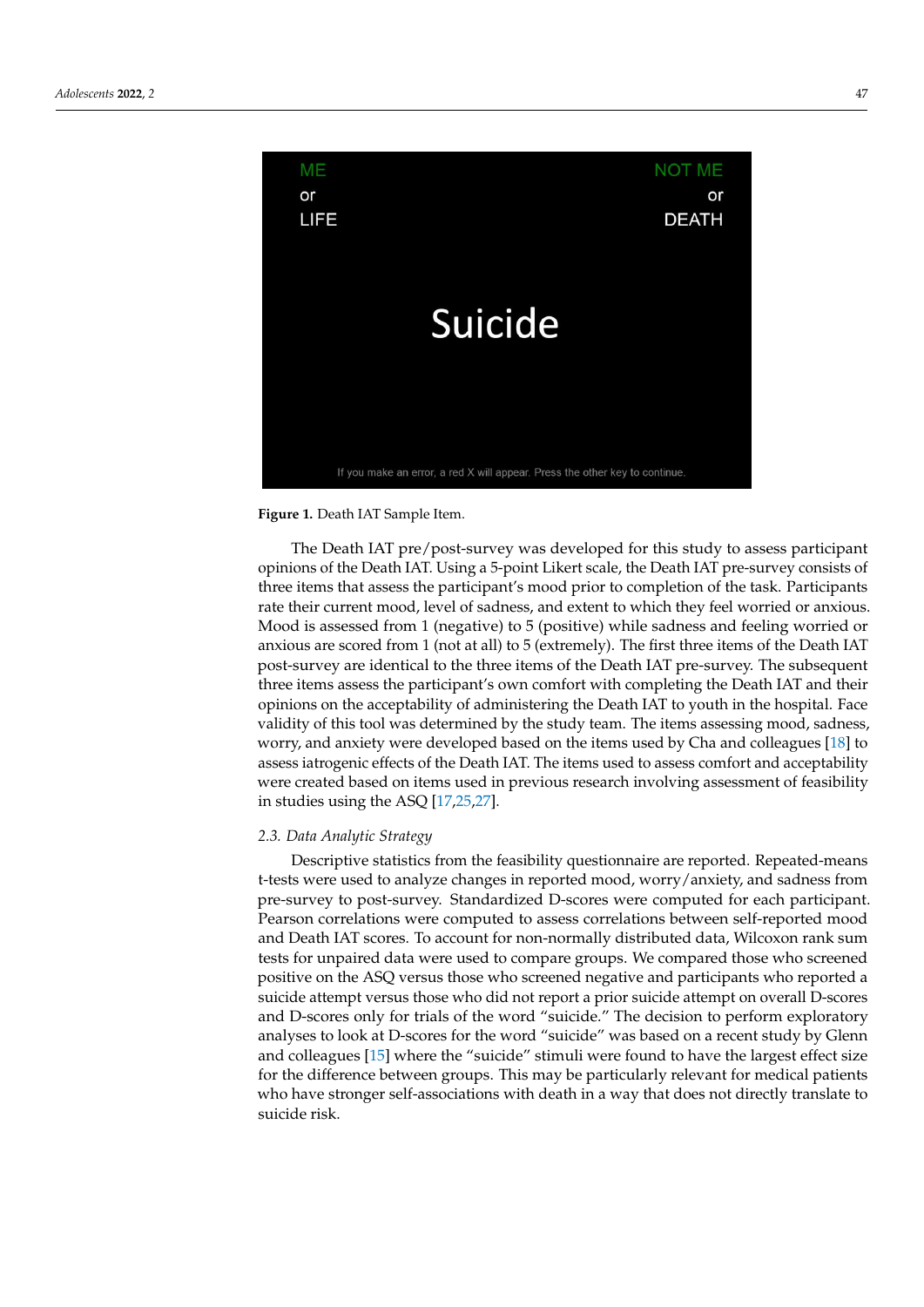## **3. Results**

#### *3.1. Participant Demographics*

Of the 221 pediatric medical inpatients approached to participate in the study, 200 (90.5%) enrolled. Twenty-four participants were excluded from this analysis due to not completing the Death IAT or due to potentially invalid Death IAT data, resulting in a final sample of 176 participants. Two participants did not complete the Death IAT pre/post survey, though their ASQ and Death IAT data were retained in the present analyses. The sample was 61.9% female (109/176), 72.2% White (127/176), and had a mean age of 15.8 years (*SD* = 2.6) (Table [1\)](#page-6-0).

<span id="page-6-0"></span>**Table 1.** Demographics of Study Participants (*n* = 176).

|                       | $n\left(\%\right)$ |  |  |  |
|-----------------------|--------------------|--|--|--|
| Gender                |                    |  |  |  |
| Female                | 109 (61.9%)        |  |  |  |
| Male                  | $67(38.1\%)$       |  |  |  |
| Race or ethnicity     |                    |  |  |  |
| White                 | $127(72.2\%)$      |  |  |  |
| African American      | $25(14.2\%)$       |  |  |  |
| Hispanic/Latino       | $7(4.0\%)$         |  |  |  |
| <b>Multiple Races</b> | $15(8.5\%)$        |  |  |  |
| Unknown               | $2(1.1\%)$         |  |  |  |
| Mean Age (SD)         | 15.8 years (2.6)   |  |  |  |
| $10-11$ years         | $9(5.1\%)$         |  |  |  |
| $12-17$ years         | 114 (64.8%)        |  |  |  |
| $18-21$ years         | 53 $(30.1\%)$      |  |  |  |

#### *3.2. Participant Opinions and Mood*

After completing the Death IAT, participants were asked about their opinions and comfort with completing a task such as the Death IAT (Table [2\)](#page-6-1). When asked about their own comfort completing the task, the majority of respondents (79.9%; 139/174) reported they felt "very comfortable" or "comfortable". When asked whether it is acceptable to ask kids in the hospital to complete a task that involves thinking about life and death, most participants (90.8%; 158/174) responded "Yes".

<span id="page-6-1"></span>**Table 2.** Participant Comfort and Acceptability with the Death IAT (*n* = 174).

| Item                                                                     | Very Comfortable/Comfortable | Neither Comfortable Nor              | Uncomfortable/Very    |
|--------------------------------------------------------------------------|------------------------------|--------------------------------------|-----------------------|
|                                                                          | $n\left(\%\right)$           | Uncomfortable $n$ $\left(\% \right)$ | Uncomfortable $n$ (%) |
| Comfort completing the task                                              | 139 (79.9%)                  | $30(17.2\%)$                         | $5(2.9\%)$            |
|                                                                          | Yes                          | I Don't Know                         | No                    |
|                                                                          | $n\ (\%)$                    | $n\ (\%)$                            | $n\left(\%\right)$    |
| Acceptability of asking kids<br>in the hospital to complete<br>this task | 158 (90.8%)                  | $13(7.5\%)$                          | $3(1.7\%)$            |

Participant mood was assessed before and after completing the Death IAT task. There was a small but statistically significant improvement from pre-survey (*M* = 3.97; *SD* = 0.94) to post-survey reports of mood ( $M = 4.11$ ;  $SD = 0.92$ ) ( $t(174) = 3.02$ ,  $p = 0.003$ ,  $d = 0.15$ ). There was no significant change in reports of worry/anxiety between pre-survey report (*M* = 1.88; *SD* = 1.05) and post-survey report (*M* = 1.88; *SD* = 1.03) (*t*(174) = 0.00, *p* = 1.00, *d* = 0.00), nor a significant change for reports of sadness between the pre-survey  $(M = 1.41; SD = 0.75)$ and post-survey (*M* = 1.39; *SD* = 0.79) (*t*(174) = −0.90, *p* = 0.37, *d* = 0.03). Death IAT scores were not correlated with self-reported pre- or post-survey mood (pre-survey: *r* = −0.02, *p* = 0.79; post-survey: *r* = −0.07, *p* = 0.39), worry/anxiety (pre-survey: *r* = 0.11, *p* = 0.15;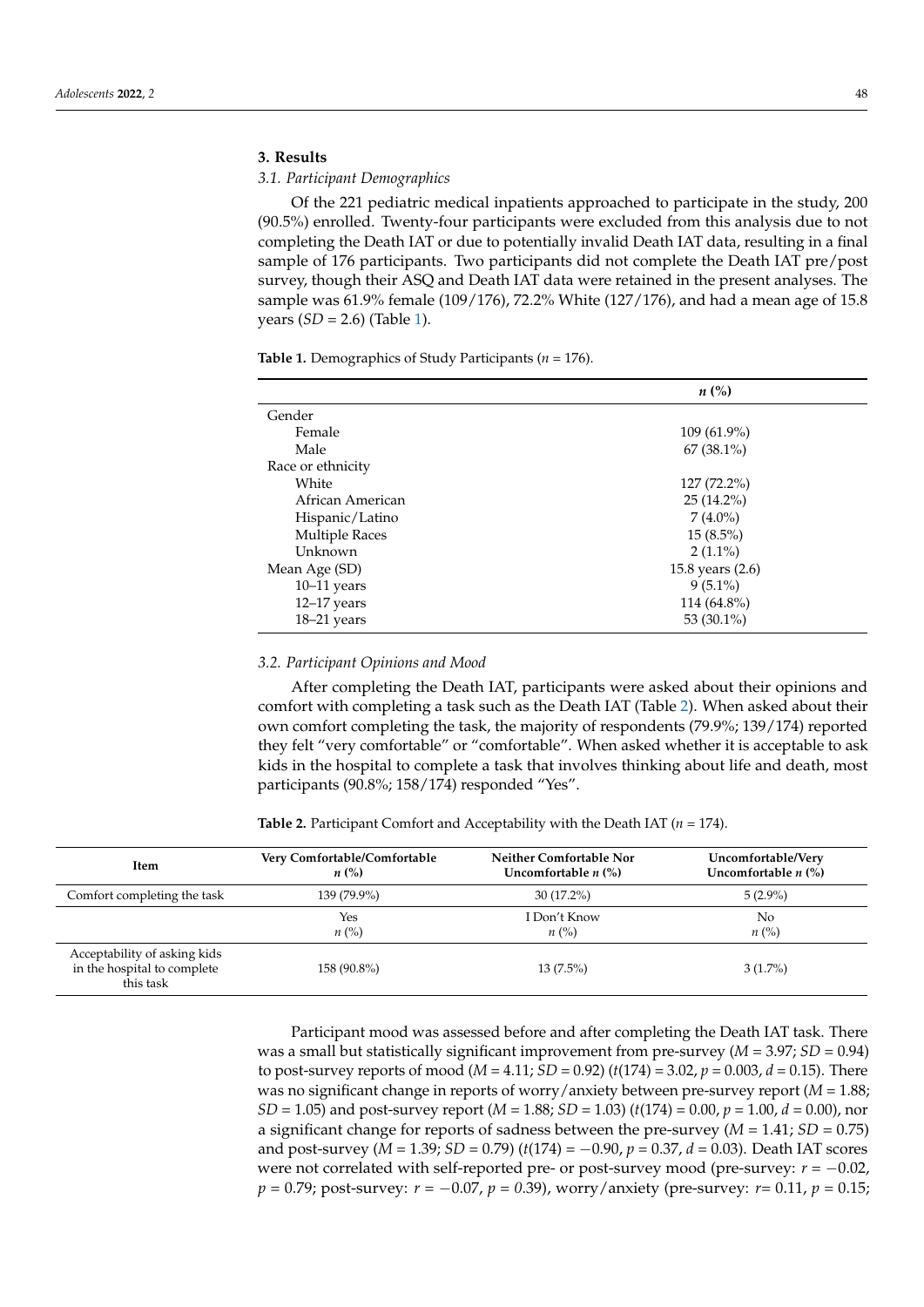post-survey: *r* = 0.11, *p* = 0.16), nor sadness (pre-survey: *r* =−0.02, *p* = 0.79; post-survey: *r* = −0.0008, *p* = 1.00). Death IAT and ASQ Results (Table [3\)](#page-7-0).

<span id="page-7-0"></span>**Table 3.** Wilcoxon Rank Sum Tests to compare D-Scores and ASQ Responses (*n* = 176).

| Test                                              | Wilcoxon W | <i>v</i> -Value | Cohen's d | 95% CI             |
|---------------------------------------------------|------------|-----------------|-----------|--------------------|
| ASQ Screening Outcome vs. Death IAT D-score       | 1660       | 0.050           | 0.54      | $-0.0003 - 0.3105$ |
| Past Suicide Attempt vs. Death IAT D-score        | 1301       | 0.063           | 0.59      | $-0.0089 - 0.3424$ |
| ASQ Screening Outcome vs. "Suicide" Trial D-score | 1598       | 0.092           | 0.42      | $-0.0491 - 0.7257$ |
| Past Suicide Attempt vs. "Suicide" Trial D-Score  | 312        | 0.048           | 0.61      | 0.0057-1.0617      |

ASQ Screening Outcome categorized as positive or negative.

Of the 176 participants who completed the Death IAT, the mean D-score was −0.66 (*SD* = 0.32; range = −1.34–0.35). Sixteen participants (9.1%; 16/176) screened positive on the ASQ, with all of these individuals screening "non-acute" positive, by endorsing at least one ASQ item, but not the fifth ASQ item. Twelve participants (6.8%; 12/176) reported a past suicide attempt.

There were no group differences on Death IAT scores between participants screening positive and those screening negative on the ASQ (*M* = −0.51, *SD* = 0.32 vs. *M* = −0.68,  $SD = 0.31$ ; Wilcoxon  $W = 1660$ ;  $p = 0.050$ ). Similarly, Death IAT scores did not differ between those with and without a past suicide attempt  $(M = -0.48, SD = 0.33$  vs.  $M = -0.67$ , *SD* = 0.31; Wilcoxon *W* = 1301;  $p = 0.063$ ). Exploratory analyses revealed no significant difference in "suicide" trial D-scores for participants who screened positive on the ASQ compared to screen-negative participants  $(M = -0.47, SD = 0.86$  vs.  $M = -0.81, SD = 0.74$ ; Wilcoxon *W* = 1598; *p* = 0.092). However, participants who endorsed a past suicide attempt had significantly higher "suicide" trial D-scores compared to those who did not report a past suicide attempt (*M* = −0.30, *SD* = 0.91 vs. *M* = −0.81, *SD* = 0.74; Wilcoxon *W* = 1312;  $p = 0.048$ ;  $d = 0.61$ ).

#### **4. Conclusions**

Implementing an implicit measure, such as the Death IAT, among pediatric medical inpatients was found to be feasible and acceptable. Participant opinions demonstrated acceptability and comfort with the Death IAT task; over 90% of participants reported that the administration of such a task is acceptable, and more than three quarters of participants were "comfortable" or "very comfortable" completing the task. The high enrollment rate of 90.5% indicates that most parents were comfortable with their children completing a task related to suicide risk screening.

There is a dearth of research assessing the impact of an IAT on a subject's mood. Although the Project Implicit website [\[28\]](#page-10-12) states that the IAT "poses the possibility of causing discomfort", few studies, beyond the work of Cha and colleagues [\[18\]](#page-10-2), have reported on a participant's mood before and after completing an IAT. The present findings suggest that engaging with a task like the Death IAT does not have a negative or harmful impact on medically ill pediatric patients despite their being confronted with words such as "die" and "suicide." Results indicate that even among medically hospitalized youth, repeatedly viewing stimuli related to death did not cause report of worsened mood or emotional discomfort.

Conversely, there was a small increase in positive mood following the Death IAT. While the surveys were kept brief to not overburden participants, the finding of the slight mood increase may be due to the fact that youth enjoy engagement with computer games, even if they involve words like "suicide" and "deceased", or possibly that they were bored in the hospital and enjoyed having something to occupy their time. Though further research is needed to investigate whether this improvement in mood is clinically significant, preliminary findings suggest that an IAT might be an acceptable way to augment screening for suicide risk among young people who are digital natives.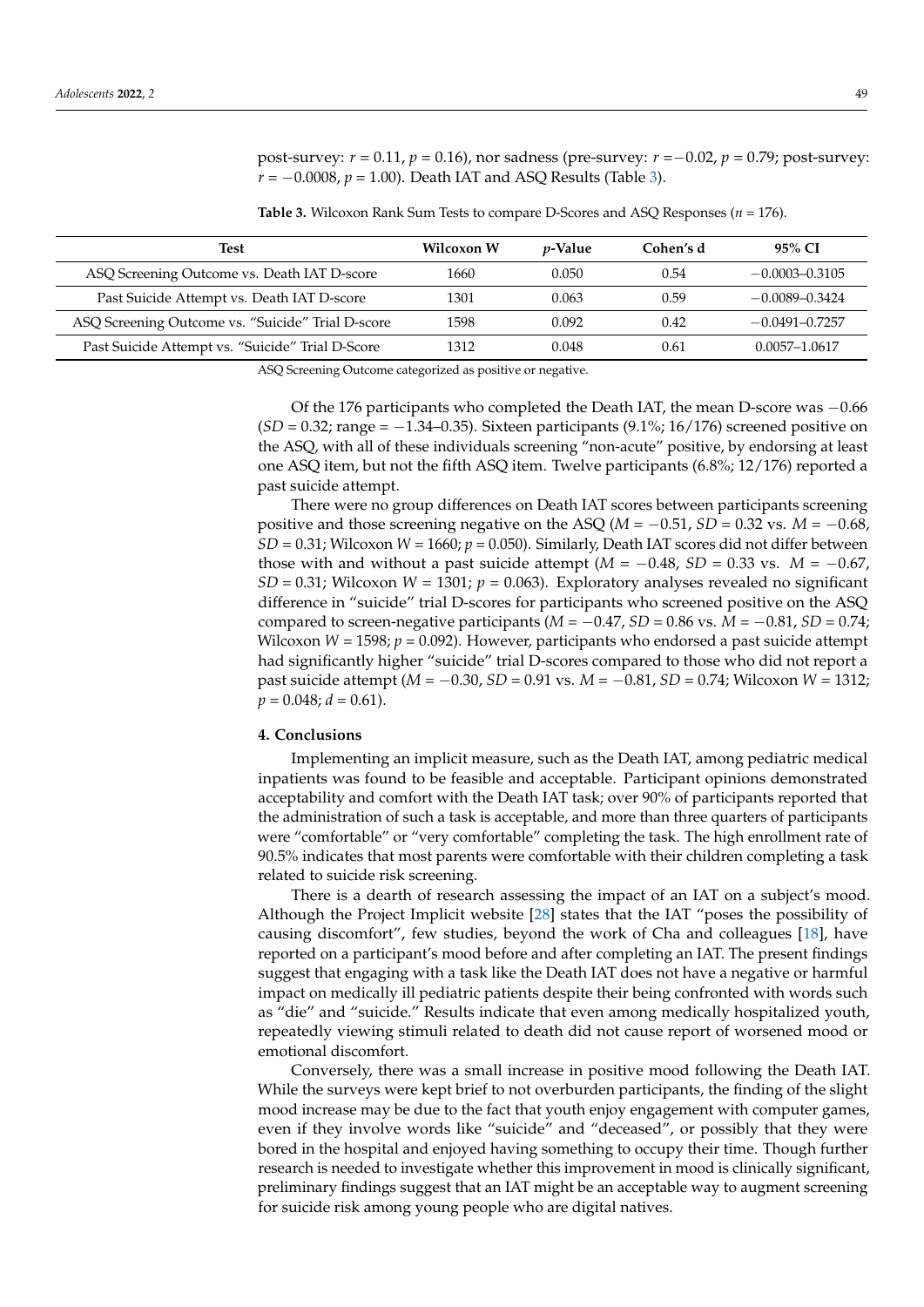Given potential concerns regarding the transient nature of suicidal thoughts and behaviors, as well as the stigmatization of suicide risk that may lead to unreliable selfreport of suicide risk, we also aimed to enhance previous research on the use of an IAT to detect risk for suicide by exploring whether implicit self-identification with death was correlated with suicide risk screens and if they could differentiate youth with a history of suicide attempts. The difference in Death IAT scores for participants who screened positive on the ASQ or reported a past suicide attempt compared to participants who screened negative or did not report a past attempt only approached significance. This may be a result of not all the stimuli in the Death IAT being specific to suicide, but generally related to death ("die" vs. "suicide"). Medical patients who are ill may have stronger self-associations with death in a way that does not directly translate to suicide risk. To detect the difference between self-associations with death due to suicide versus other, potentially medical, reasons, "suicide" trials were used. Participants who endorsed a past suicide attempt had significantly higher "suicide" trial D-scores compared to those who did not report a past suicide attempt, denoting a stronger association between "suicide" and self for individuals with a past suicide attempt. The present findings are consistent with prior research in non-medical settings showing that implicit association with death and/or suicide, as measured by the Death IAT, is able to distinguish between suicide attempters and non-suicide attempters  $[9-13,15,16]$  $[9-13,15,16]$  $[9-13,15,16]$  $[9-13,15,16]$ . The current exploratory findings suggest that this is also true for pediatric medical patients.

This study has several limitations to note. This study was a small sample of medical inpatients from one study site. The low base rate of suicidal thoughts and behaviors in non-psychiatric samples led to relatively few individuals with these thoughts and behaviors and low statistical power. In addition, comfort and mood were assessed with a de novo survey created for this study. The Death IAT was also administered after the ASQ for all participants in order to ensure integrity of the instrument validation portion of the larger study, which may influence responses on the Death IAT. Additionally, this study was not able to assess the severity of participant's medical illness, meaning that there is a lack of information on how medical illness impacted thoughts of suicide in this study.

Future research should assess the use of the Death IAT to longitudinally predict suicidal risk and behavior among hospitalized pediatric medical patients. Because this study was cross-sectional, Death IAT scores were not analyzed in relation to future suicidal thoughts and behaviors post-discharge from the hospital. Prior studies demonstrate the predictive abilities of the IAT [\[9,](#page-9-8)[10,](#page-9-13)[14,](#page-9-11)[15,](#page-9-12)[29\]](#page-10-13) and suggest that future studies should investigate the prospective use of the Death IAT among medical patients. Additionally, this study focused on medical patients, due to the important need to understand whether medically ill youth could be asked questions about death and suicide without causing emotional distress. Future studies should continue to test feasibility and validity of the Death IAT in additional populations, including the general population. Lastly, future studies should also seek to build upon the exploratory findings of this study to confirm and expand the findings regarding the ability of the Death IAT to augment suicide risk screening.

Repeatedly viewing stimuli about self-associations with death as part of a computerized task was found to be feasible and acceptable among medically hospitalized youth. Exploratory findings also suggested that suicide-specific stimuli on the Death IAT were able to identify pediatric medical patients who endorsed a past suicide attempt on the ASQ. While it is important to ask youth directly about suicidal thoughts and behaviors, implicit measures of suicide risk, such as the Death IAT, may be useful in hospital settings to augment suicide risk screening.

**Author Contributions:** Conceptualization, L.M.H., J.A.B., and M.P.; methodology, L.M.H., J.A.B., M.K.N., and M.P.; software, A.M., J.A.B.; validation, L.M.H., J.A.B., M.K.N., and M.P.; formal analysis, A.M.M., D.S.P., and A.M.; investigation, S.M.-S., E.B., and J.A.B.; resources, A.M., L.M.H., J.A.B., and M.P.; data curation, A.M.M; writing—original draft preparation, A.M.M.; writing—review and editing, D.S.P., E.C.L., C.R.G., A.M., L.M.H., J.A.B., M.K.N., and M.P.; visualization, L.M.H., J.A.B., and M.P.; supervision, L.M.H., J.A.B., M.K.N., and M.P.; project administration, S.M.-S., and E.B.;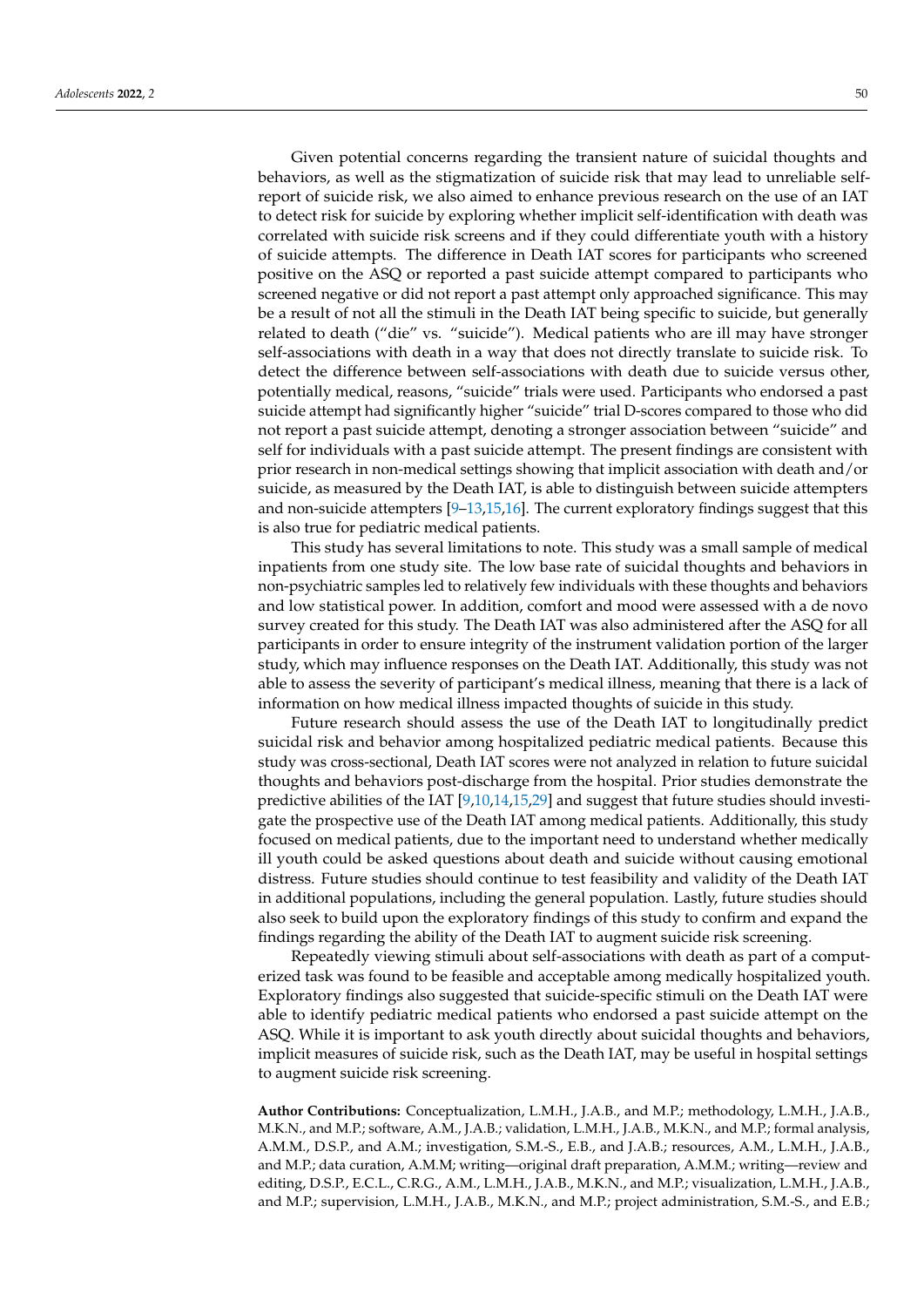funding acquisition, L.M.H., J.A.B., and M.P. All authors have read and agreed to the published version of the manuscript.

**Funding:** This research was supported in part by the Intramural Research Program of the NIMH (Annual Report Number ZIAMH002922).

**Institutional Review Board Statement:** This study was approved by an institutional review board at the National Institutes of Health and Nationwide Children's Hospital.

**Informed Consent Statement:** All participants provided informed assent and parental permission/consent was obtained for all participants.

**Acknowledgments:** The authors would like to thank all the patients, nurses, and mental health and medical teams that helped make the study run smoothly. The authors would also like to acknowledge and thank the people who were instrumental to the success of the study, including Elizabeth Ballard, Debbie Snyder, William Booker, Mary Tipton, Nathan Lowry, Jeanne Radcliffe, Elizabeth Wharff, Abigail Ross, Erina White, Martine Solages, Kendra Heck, and Connor Bauer. The views expressed in this abstract are those of the authors and do not reflect the official policy of the National Institute of Mental Health, National Institutes of Health, or the Department of Health and Human Services. <ClinicalTrials.gov> Identifier NCT02050867.

**Conflicts of Interest:** The authors have no conflict of interest to report.

#### **References**

- <span id="page-9-0"></span>1. Centers for Disease Control and Prevention. Web-based Injury Statistics Query and Reporting System. National Center for Injury Prevention and Control, CDC. 2018. Available online: <https://www.cdc.gov/injury/wisqars/index.html> (accessed on 28 January 2021).
- <span id="page-9-1"></span>2. Horesh, N.; Zalsman, G.; Apter, A. Suicidal Behavior and Self-Disclosure in Adolescent Psychiatric Inpatients. *J. Nerv. Ment. Dis.* **2004**, *192*, 837–842. [\[CrossRef\]](http://doi.org/10.1097/01.nmd.0000146738.78222.e5) [\[PubMed\]](http://www.ncbi.nlm.nih.gov/pubmed/15583505)
- <span id="page-9-2"></span>3. Rhodes, A.E.; Khan, S.; Boyle, M.H.; Tonmyr, L.; Wekerle, C.; Goodman, D.; Bethell, J.; Leslie, B.; Lu, H.; Manion, I. Sex Differences in Suicides among Children and Youth: The Potential Impact of Help-Seeking Behaviour. Can. *J. Psychiatry* **2013**, *58*, 274–282. [\[CrossRef\]](http://doi.org/10.1177/070674371305800504) [\[PubMed\]](http://www.ncbi.nlm.nih.gov/pubmed/23756287)
- <span id="page-9-3"></span>4. Cha, C.B.; Franz, P.J.; Guzmán, E.M.; Glenn, C.R.; Kleiman, E.M.; Nock, M.K. Annual Research Review: Suicide among youth—epidemiology, (potential) etiology, and treatment. *J. Child. Psychol. Psychiatry* **2017**, *59*, 460–482. [\[CrossRef\]](http://doi.org/10.1111/jcpp.12831) [\[PubMed\]](http://www.ncbi.nlm.nih.gov/pubmed/29090457)
- <span id="page-9-4"></span>5. Cash, S.J.; Bridge, J.A. Epidemiology of youth suicide and suicidal behavior. *Curr. Opin. Pediatrics* **2009**, *21*, 613–619. [\[CrossRef\]](http://doi.org/10.1097/MOP.0b013e32833063e1) [\[PubMed\]](http://www.ncbi.nlm.nih.gov/pubmed/19644372)
- <span id="page-9-5"></span>6. Rodway, C.; Tham, S.-G.; Ibrahim, S.; Turnbull, P.; Windfuhr, K.; Shaw, J.; Kapur, N.; Appleby, L. Suicide in children and young people in England: A consecutive case series. *Lancet Psychiatry* **2016**, *3*, 751–759. [\[CrossRef\]](http://doi.org/10.1016/S2215-0366(16)30094-3)
- <span id="page-9-6"></span>7. Nock, M.K.; Prinstein, M.J.; Sterba, S.K. Revealing the form and function of self-injurious thoughts and behaviors: A real-time ecological assessment study among adolescents and young adults. *J. Abnorm. Psychol.* **2009**, *118*, 816–827. [\[CrossRef\]](http://doi.org/10.1037/a0016948) [\[PubMed\]](http://www.ncbi.nlm.nih.gov/pubmed/19899851)
- <span id="page-9-7"></span>8. Greenwald, A.G.; McGhee, D.E.; Schwartz, J.L. Measuring individual differences in implicit cognition: The implicit association test. *J. Pers. Soc. Psychol.* **1998**, *74*, 1464–1480. [\[CrossRef\]](http://doi.org/10.1037/0022-3514.74.6.1464) [\[PubMed\]](http://www.ncbi.nlm.nih.gov/pubmed/9654756)
- <span id="page-9-8"></span>9. Nock, M.K.; Park, J.M.; Finn, C.T.; Deliberto, T.L.; Dour, H.J.; Banaji, M.R. Measuring the suicidal mind: Implicit cognition predicts suicidal behavior. *Psychol. Sci.* **2010**, *21*, 511–517. [\[CrossRef\]](http://doi.org/10.1177/0956797610364762) [\[PubMed\]](http://www.ncbi.nlm.nih.gov/pubmed/20424092)
- <span id="page-9-13"></span>10. Barnes, S.M.; Bahraini, N.H.; Forster, J.E.; Stearns-Yoder, K.A.; Mph, T.A.H.; Smith, G.; Nagamoto, H.T.; Nock, M.K. Moving beyond self-report: Implicit associations about death/life prospectively predict suicidal behavior among Veterans. *Suicide Life-Threat. Behav.* **2017**, *47*, 67–77. [\[CrossRef\]](http://doi.org/10.1111/sltb.12265) [\[PubMed\]](http://www.ncbi.nlm.nih.gov/pubmed/27387836)
- 11. Glenn, J.J.; Werntz, A.J.; Slama, S.J.K.; Steinman, S.A.; Teachman, B.A.; Nock, M.K. Suicide and self-injury-related implicit cognition: A large-scale examination and replication. *J. Abnorm. Psychol.* **2017**, *126*, 199–211. [\[CrossRef\]](http://doi.org/10.1037/abn0000230) [\[PubMed\]](http://www.ncbi.nlm.nih.gov/pubmed/27991808)
- <span id="page-9-9"></span>12. Millner, A.J.; Coppersmith, D.D.L.; Teachman, B.A.; Nock, M.K. The Brief Death Implicit Association Test: Scoring recommendations, reliability, validity, and comparisons with the Death Implicit Association Test. *Psychol. Assess.* **2018**, *30*, 1356–1366. [\[CrossRef\]](http://doi.org/10.1037/pas0000580) [\[PubMed\]](http://www.ncbi.nlm.nih.gov/pubmed/29781668)
- <span id="page-9-10"></span>13. Dickstein, D.P.; Puzia, M.E.; Cushman, G.K.; Weissman, A.B.; Wegbreit, E.; Kim, K.L.; Nock, M.K.; Spirito, A. Self-injurious implicit attitudes among adolescent suicide attempters versus those engaged in nonsuicidal self-injury. *J. Child. Psychol. Psychiatry* **2015**, *56*, 1127–1136. [\[CrossRef\]](http://doi.org/10.1111/jcpp.12385)
- <span id="page-9-11"></span>14. Glenn, C.R.; Kleiman, E.M.; Coppersmith, D.; Santee, A.; Esposito, E.C.; Cha, C.B.; Nock, M.K.; Auerbach, R.P. Implicit identification with death predicts change in suicide ideation during psychiatric treatment in adolescents. *J. Child Psychol. Psychiatry* **2017**, *58*, 1319–1329. [\[CrossRef\]](http://doi.org/10.1111/jcpp.12769) [\[PubMed\]](http://www.ncbi.nlm.nih.gov/pubmed/28675456)
- <span id="page-9-12"></span>15. Glenn, C.R.; Millner, A.J.; Esposito, E.C.; Porter, A.C.; Nock, M.K. Implicit Identification with Death Predicts Suicidal Thoughts and Behaviors in Adolescents. *J. Clin. Child Adolesc. Psychol.* **2019**, *48*, 263–272. [\[CrossRef\]](http://doi.org/10.1080/15374416.2018.1528548) [\[PubMed\]](http://www.ncbi.nlm.nih.gov/pubmed/30632815)